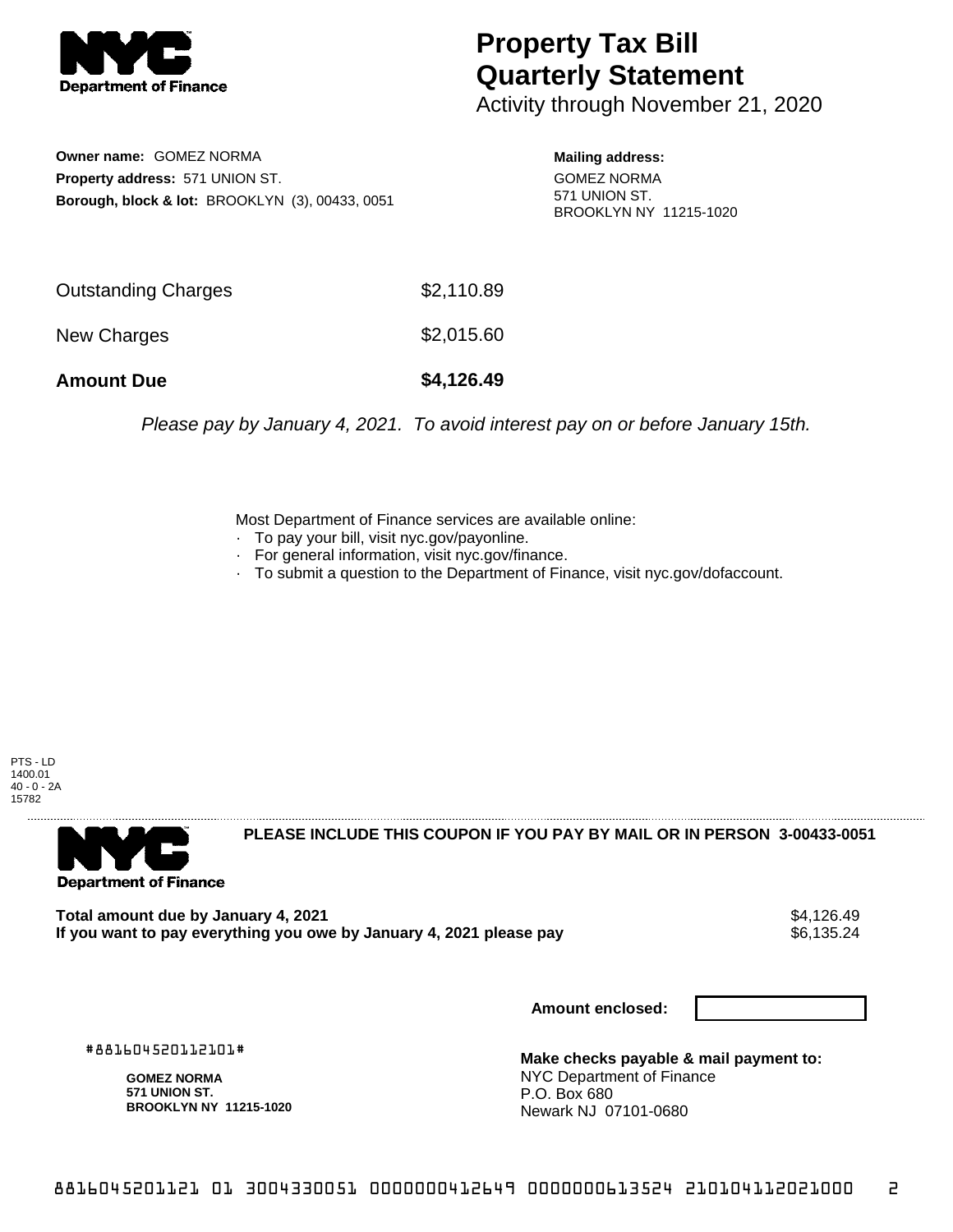

| <b>Billing Summary</b>                                                     | <b>Activity Date Due Date</b>           | Amount       |
|----------------------------------------------------------------------------|-----------------------------------------|--------------|
| Outstanding charges including interest and payments                        |                                         | \$2,110.89   |
| Finance-Property Tax                                                       | 01/01/2021                              | \$2.084.46   |
| Adopted Tax Rate                                                           |                                         | $$-68.86$    |
| <b>Total amount due</b>                                                    |                                         | \$4,126.49   |
| <b>Tax Year Charges Remaining</b>                                          | <b>Activity Date</b><br><b>Due Date</b> | Amount       |
| Finance-Property Tax                                                       | 04/01/2021                              | \$2,084.46   |
| <b>Adopted Tax Rate</b>                                                    |                                         | $$-68.86$    |
| Total tax year charges remaining                                           |                                         | \$2,015.60   |
| If you want to pay everything you owe by January 4, 2021 please pay        |                                         | \$6,135.24   |
| If you pay everything you owe by January 4, 2021, you would save:          |                                         | \$6.85       |
| How We Calculated Your Property Tax For July 1, 2020 Through June 30, 2021 |                                         |              |
|                                                                            | Overall                                 |              |
| Tax class 2A - 4-6 Unit Residential Rental Bldg                            | <b>Tax Rate</b>                         |              |
| Original tax rate billed                                                   | 12.4730%                                |              |
| New Tax rate                                                               | 12.2670%                                |              |
| <b>Estimated Market Value \$893,000</b>                                    |                                         |              |
|                                                                            |                                         | <b>Taxes</b> |
| <b>Billable Assessed Value</b>                                             | \$66,847                                |              |
| <b>Taxable Value</b>                                                       | \$66,847 x 12.2670%                     |              |
| <b>Tax Before Abatements and STAR</b>                                      | \$8,200.12                              | \$8,200.12   |
| Annual property tax                                                        |                                         | \$8,200.12   |
| Original property tax billed in June 2020                                  |                                         | \$8,337.84   |
| Change In Property Tax Bill Based On New Tax Rate                          |                                         | $$-137.72$   |

**NEW LAW:** To learn about Local Law 147, which requires residential buildings with three or more units to create a policy on smoking and share it with current and prospective tenants, visit www.nyc.gov/health/tobaccocontrol.

## **Home banking payment instructions:**

- 1. **Log** into your bank or online bill pay website.
- 2. **Add** the new payee: NYC DOF Property Tax. Enter your account number, which is your boro, block and lot, as it appears here: 3-00433-0051 . You may also need to enter the address for the Department of Finance. The address is P.O. Box 680, Newark NJ 07101-0680.
- 3. **Schedule** your online payment using your checking or savings account.

## **Did Your Mailing Address Change?** If so, please visit us at **nyc.gov/changemailingaddress** or call **311.**

When you provide a check as payment, you authorize us either to use information from your check to make a one-time electronic fund

transfer from your account or to process the payment as a check transaction.